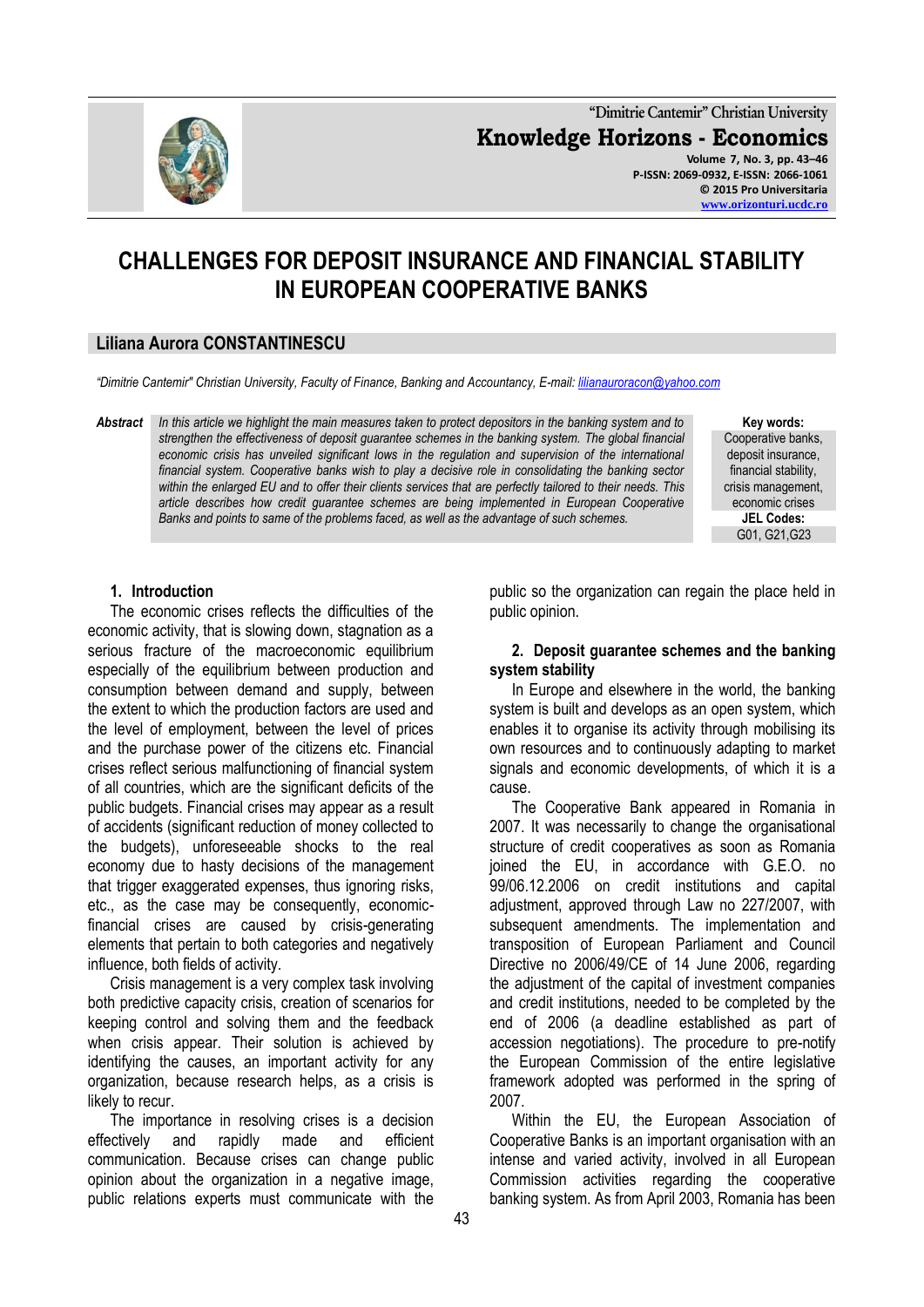a part of the European Association of Cooperative Banks, alongside Austria, Belgium, Bulgaria, Cyprus, Switzerland, France, Finland, Greece, Germany, Italy, Hungary, Luxembourg, the Netherlands, Poland, Portugal, Spain and the UK. Congresses of the European Cooperative Banks take place annually, hosting debates on the following themes: financial markets, accounting and auditing, social responsibility, social and assisted development, banking legislation, payment systems, consumer protection and social affairs. The Congress is also the time for presenting the financial statement for the current year and the budget for the following year, as well as initiatives to increase the profile and to consolidate the position of the cooperative banks within the European banking system.

With specific characteristics, Cooperative Banks are recognised both by national and by European legislation. They are valued by all financial rating agencies and ranked as a real banking force.

Cooperative banks contribute to financing local economies and have the capacity of meeting the needs of co-operating members and of other clients. They are a moving force of cohesion and social integration and attempt to combat financial exclusion, so that all social categories in the demographic system may have access to financial services, without any discrimination. Cooperative banks equally play an essential part through their staff and collaborators, as the personnel of these banks accounted for 15% of all European employees over the last three years.

Furthermore, local and regional cooperative banks are the most important contributors to municipalities and local communities and also participate in regional economic development.

Starting with 2008, bankruptcies of the credit institutions in the United States generated a big financial crisis that has significantly affected the economy of the most countries of the world. To limit the effects of the crisis and restore confidence in the banking system, states have taken various measures, including providing substantial loans to banks in liquidity crisis, nationalization, as well as measures taken to increase the effectiveness of deposits guarantee schemes in the banking system have also been designed. Furthermore, different measures were implemented to reduce risk in the banking system, such as the strengthening of banking regulation and supervision, to avoid future situations similar to those in 2009.

Banking bankruptcy distorts capital allocation and, in most cases, lead to a decrease in the real economy.

There are several mechanisms that allow the banking system to cope with the phenomenon of massive withdrawals from banks. The most effective of these is the deposit insurance.

Guaranteeing deposits provide depositors confidence that their guaranteed deposits are safe, which eliminates the panic, the main reason for the massive withdrawals from banks.

Guaranteeing deposits is seen primarily as a means to protect depositors of credit institutions, and secondly as a means of ensuring the stability of the banking system by preventing excessive withdrawals from credit institutions when the problems or suspicions public on the problems of one or more credit institutions.

Deposit guarantee schemes are set up and operated to meet specific goals, such as:

a.protecting the interests of small depositors by providing the mechanism for reimbursement of deposits;

b.encouraging sophisticated depositors to monitor banks and to impose market discipline;

c.reducing government obligations and order banks to help solve the cost problem banks;

d.increasing competition in the financial sector;

e.creating formal mechanisms to resolve bank failures;

f. avoiding financial crisis;

g.promoting financial stability;

h.encouraging saving and promoting economic growth;

i. contributing to a disciplined system of payments;

j. encouraging economic growth;

k.reducing the effects of economic recession.

Analysing the literature, one can identify three main approaches in terms of complexity sought when establishing a deposit guarantee scheme. The easiest type is representing only one guarantee fund that can pay the guaranteed deposits (pay-box). A scheme like this is focused on targets reflected in points  $a$ ) – d). The first three objectives are the starting point of any deposit guarantee scheme. The fourth objective, namely, increased competition in the financial sector, competes simultaneously with the first three because those deposits guarantee allow credit institutions, the smaller ones or the newly entered the market, to inspire enough confidence to depositors. In the absence of a guarantee scheme, depositors tend to choose bigger credit institutions from the market, and precisely because of their size, are considered more robust and, therefore, safer than the small ones. A more complex guarantee scheme, called guarantee fund with extensive powers, aims objectives related to liquidation of bankrupted credit institutions and financial crisis avoidance (see points e) and f)). Time seeking to reduce risks (minimize risks) – the deposit guarantee scheme will follow all the specific objectives.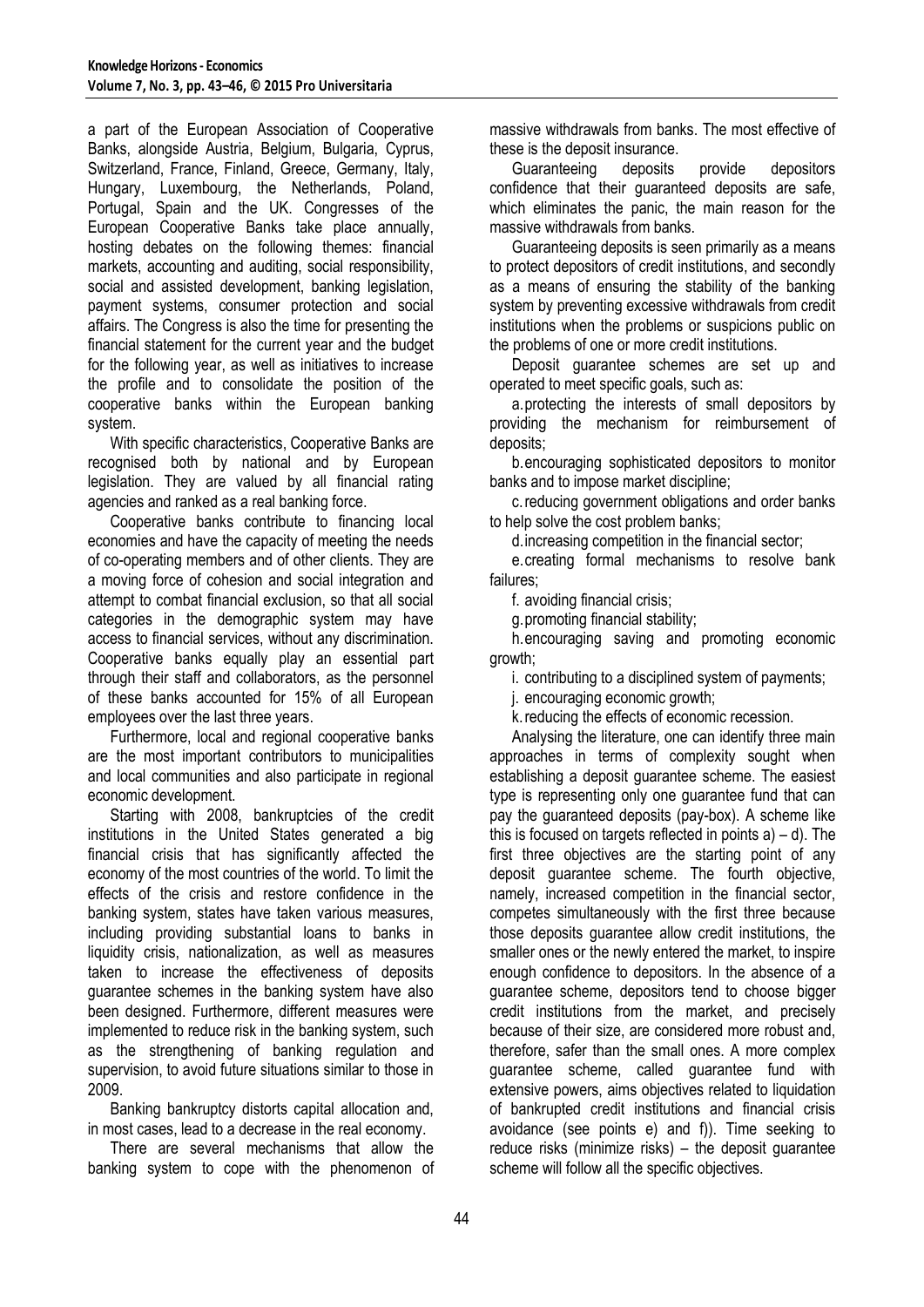Research shows that the most common type of guarantee scheme is a pay-box, while the objectives that lead to power monitoring, financial assistance and restructuring and liquidation of credit institutions are found in practice in a few countries (best known example being the FDIC -Federal Deposit Insurance Corporation, the agency that provides U.S. deposits).

Deposit guarantee schemes are created in order to strengthen the banking system stability. Numerous studies have shown that the establishment of deposit guarantee schemes has resulted in reducing the number of bank failures, and when they occurred, had less influence on other credit institutions in the system.

It is known that deposit insurance has also negative side effects, the most obvious of which is represented by moral hazard and adverse selection.

Some studies have looked at conditions in which to create and administer a deposit guarantee scheme which will lead to obtaining a higher degree of positive effects at its introduction and achieving low intensity side effects.

These studies have shown that deposit insurance is not a way to treat a banking system crisis. Setting up a deposit guarantee scheme can prevent a banking crisis, but once such a crisis broke out, deposit insurance involves high consumption of financial resources with modest results in terms of financial stability.

Guaranteeing deposits is an effective tool for ensuring stability of the banking system only if it is operated in conjunction with other specialized institutions, which form a financial safety net.

Creating new guarantee funds and the convergence of means they use, particularly in Europe, were strongly enhanced by the adoption of Directive 94/19/EC of the European Parliament and European Council of 30 May 1994 on deposit guarantee schemes.

The European Commission considered, however, that differences between EU countries in terms of deposit guarantee schemes parameters are too large and provide a different treatment of depositors in different EU countries, and, following consultations began in 2006, on 11 March 2009 adopted Directive 2009/14/EC amending Directive 94/19/EC as regards the coverage level and payment deadline. The new guarantee ceiling was set at (minimum) 50,000 euro per depositor, and since 2011, rising to 100,000 euro per depositor, and the deadline for payment was set at 23 working days.

Further, the European Commission provides the Initiation of new amendments to the Directive on deposit guarantee, the main objectives being the following:

a. simplification and harmonization of the scope of coverage;

b. reduction of term of starting payments at 7 days;

c. waiver to reduce the amount owed by the depositor with the amounts due to the credit institution;

d. compulsory introduction of depositors signed forms with standardized information and information about DGF in the statements and advertisements;

e. harmonization of financing arrangements of a DGF;

f. setting target levels of FGD available resources;

g. establishing the proportion between the ex-ante and ex post contributions to the DGF;

h. introducing risk-based elements in the calculation of contributions of the credit institutions to the DGF;

i. restricting the use of DGF funds for intervention in favour of banks with problems from which may benefit all creditors of a credit institution;

j. the requirement that the DGF from the host country to act as sole contact point for depositors branches of other EU banks operating in that country.

The new form of a European directive on deposit guarantee and its final provisions will likely differ to some extent, against the stated objectives at the initiation of these changes.

In time of financial crisis, the negative effects of deposit guarantee, adverse selection and moral hazard, can be partly mitigated by measures to strengthen banking regulation and supervision, so that credit institutions with solvency problems to get quickly into special administration and to be restructured or closed down before their situation becomes very serious and affects heavily the banking system as a whole.

## **3. Conclusions**

The European Union countries should learn from the experience of the global financial and economic crisis. We are stronger when we work together, and the success of getting out of the crisis depends, therefore, on a close coordination of the economic policy.

"The crisis has exposed fundamental problems and unsustainable trends which can no longer be ignored. Europe has a deficit of growth which puts our future in danger. We need to decisively resolve the vulnerability and fructify our many advantages. We need to build a new economic model based on knowledge, on an economy with low carbon and high labour employment. This battle requires a mobilization of all the stakeholders in Europe". (Barroso, J., M., 2010)

# **References**

Liliana Aurora Constantinescu, *The global financialeconomic crisis and the main priorities of the European*